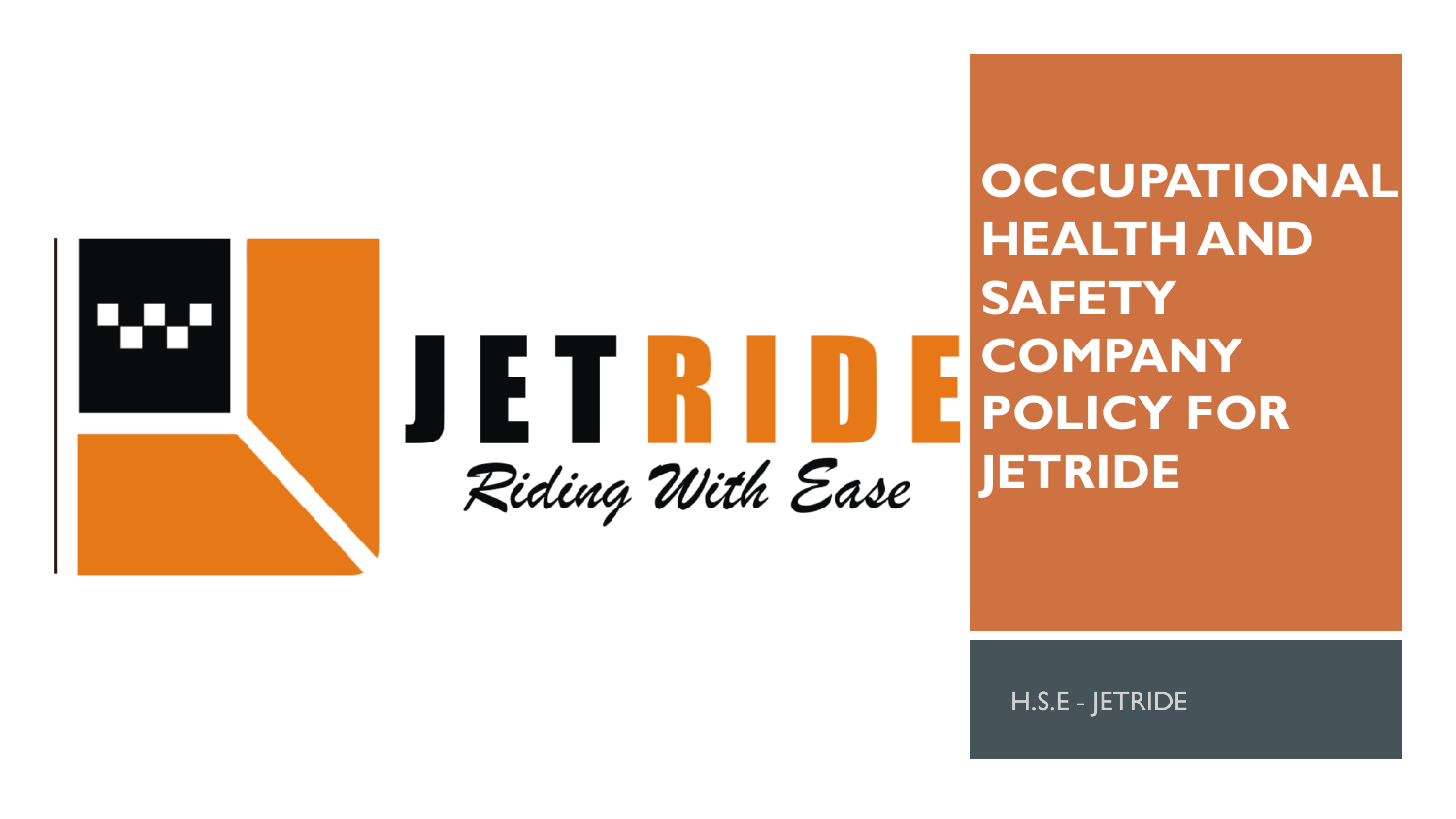#### 1. OCCUPATIONAL HEALTH AND SAFETY

■ It is the Company's Policy to provide a safe and healthy workplace environment for Fleet based and rider personnel and the Company is committed to: Prevent loss of life, work-related injury or illness by promoting safe and healthy practices and proper planning and execution of operations. Comply with applicable requirements that relate to Occupational Health and Safety (OH&S).Establish its own standards and guidelines where existing laws and regulations are not adequate to assure protection to human health and safety. Establish clear OH&S objectives and targets towards minimizing risk potentials and protect all staff working on fleet or in the office by the use of appropriate technology and operating procedures. Encourage all individuals to identify potentially unsafe conditions or unlawful practices and to undertake corrective measures. Provide all its employees with information, equipment and training necessary for them to carry out their work safely. Ensure that regular safety and contingency drills are conducted by the Master and at times supervised by the operational fleet based personnel for ensuring

that relevant personnel are fully conversant with their duties so as to maintain a confident and proficient team on board to deal with all contingencies and emergencies. Ensure that Safety is uppermost in mind in all Company instructions. Continuous improvement in OH&S management and OH&S performance.

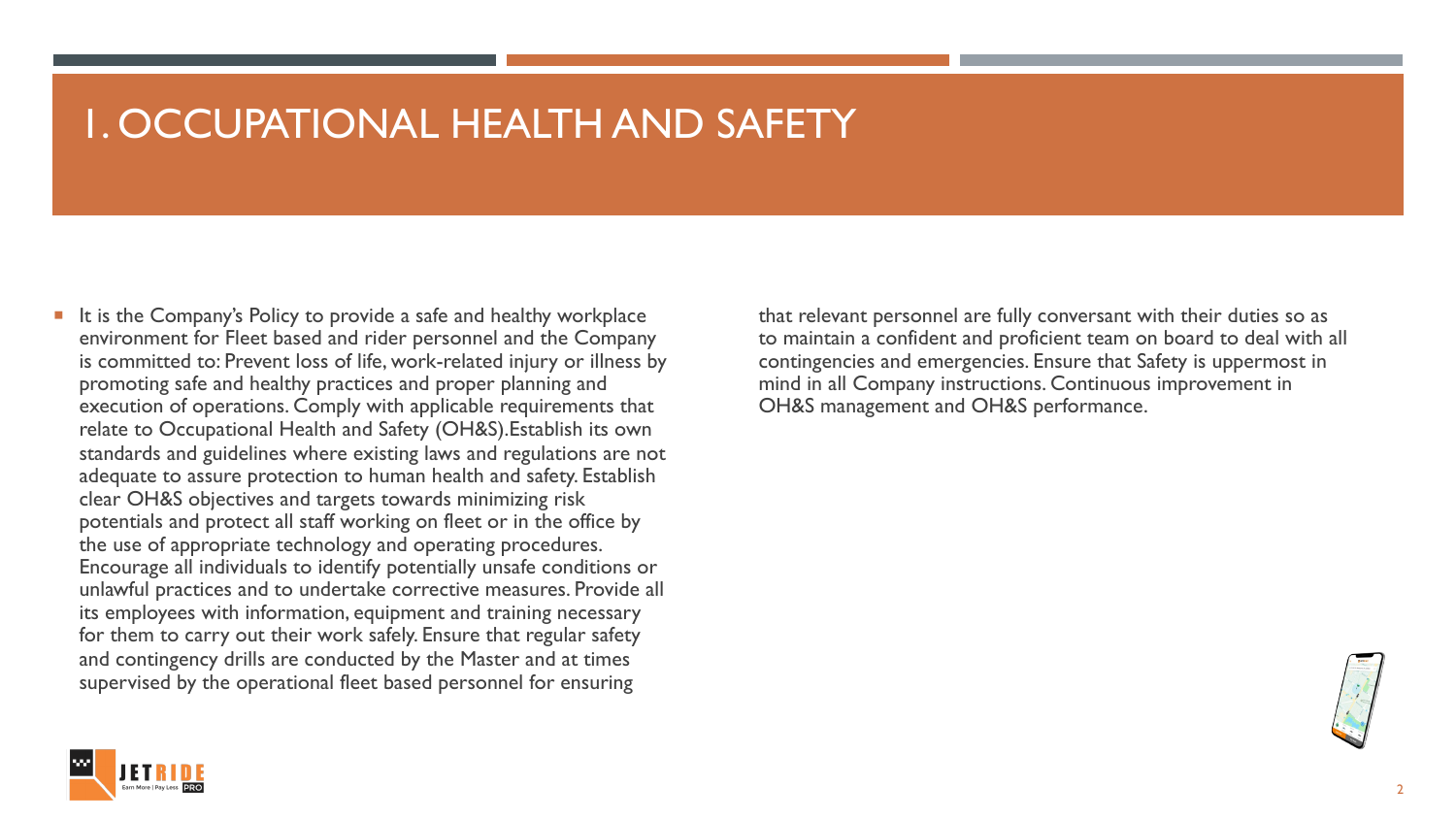## 2. ETHICS AND NON-RETALIATION

■ It is the Company's Policy to ensure that all fleet based and operational based personnel carry out their duties in an ethical and honest manner ensuring that they exhibit the highest standards of integrity and righteousness at all times. The Company is committed to: Ensure that no fleet based employee or personnel at work under Management, participates in any incentive or bonus programs based on minimizing operational costs associated with the operation, maintenance, and repair of mechanical space systems, equipment, and components without ensuring that efficiency and performance are maintained. The intent of this is to ensure that staff do not avoid such costs and thereby sacrifice required level of compliance. Take appropriate action, up to and including dismissal, against any fleet based employee or personnel onboard a ride under Management who obstruct, hinder or present false information, or make false statements during any inspection; monitoring or audit carried out by any authority whatsoever. Ensure that NO Fleet based employee or rider personnel on ride under Management are punished,

discriminated against or otherwise suffers negative consequences for reporting violations of QHSE laws, regulations, or policies. Take disciplinary action up to and including dismissal against any fleet based employee or operational personnel under Management who depart from specified operating policies and procedures. Fleet based employees and operational personnel under Management may also be personally liable for criminal, civil or administrative penalties as a result of non-compliance.

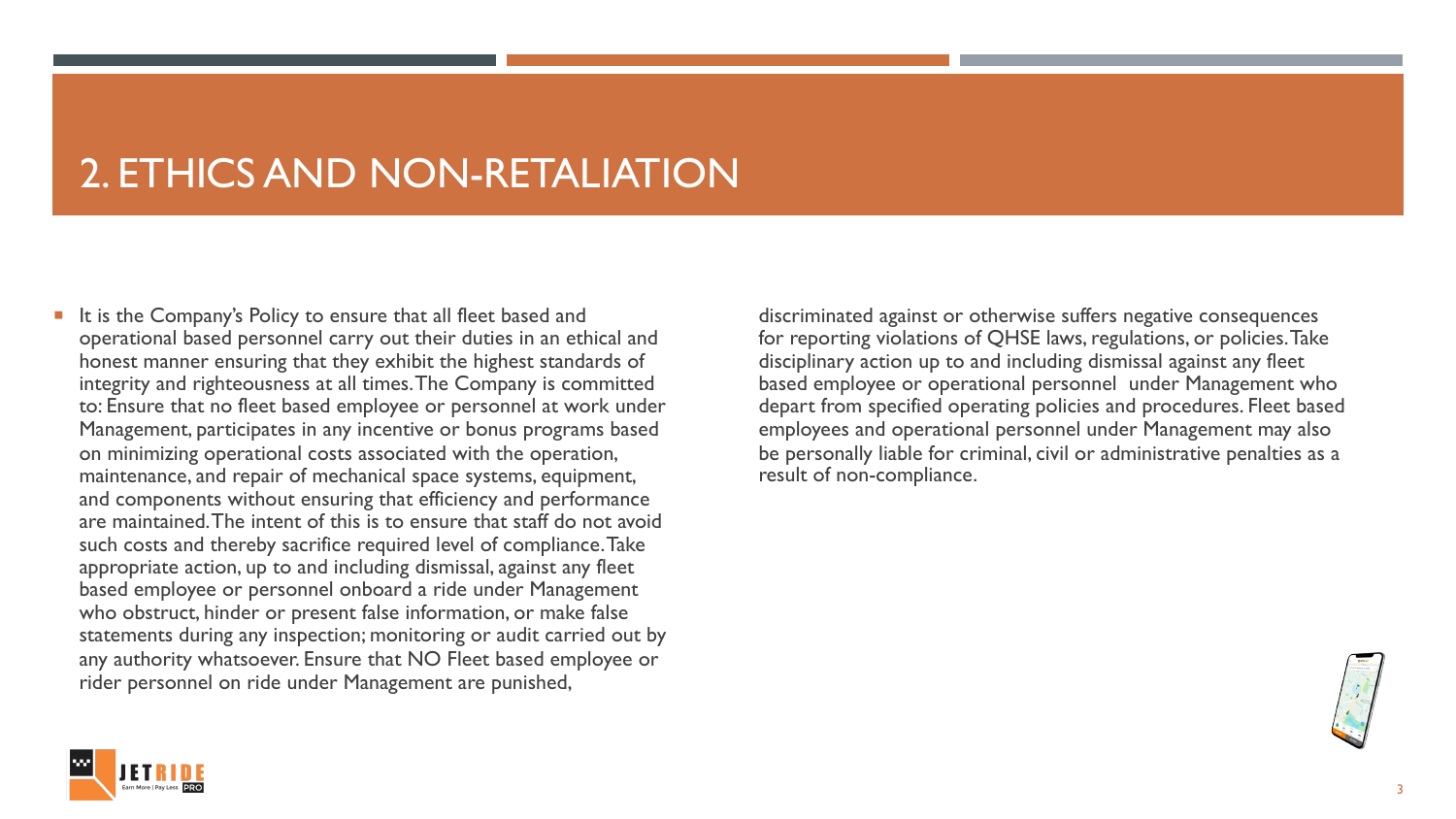## 3. HARASSMENT IN THE WORKPLACE POLICYCOMPANY

■ is committed to providing a work environment which is free from harassment. It is the Company policy to prohibit any form of harassment in any workplace whether in the office or onboard company managed fleet. Harassment covers a range of behaviours, including subtle and not-so-subtle, verbal and non-verbal behaviour. It can be engaged in or experienced by both males and females. The Company will not tolerate any form of harassment at any level. Harassment includes: Telling jokes or making verbal or physical innuendoes which are unwelcome and explicitly or implicitly belittle an individual's sex, race, colour, religion, sexual orientation, gender identity, national origin, ancestry, disability, or age. Engaging in verbal or physical conduct of a sexual nature, including (for example) conduct that expressly or implicitly constitutes an unwelcome sexual advance or a request for sexual acts or favours Making an unwelcome verbal request of a sexual nature, e.g. suggestions that sexual cooperation will affect an employment decision or is a condition of an individuals continued employment Taking or failing to take a personnel action (e.g. firing, demoting, failing to promote)

in reprisal for an employee's rejecting or reporting an inappropriate conduct of a sexual nature Failing to take appropriate action in response to an employee's reporting a harassing conduct (e.g. failing to investigate charges)Creating an intimidating, hostile, humiliating, or offensive work environment by means of verbal or physical conduct of a harassing nature Subjecting others to obscenity or offensive language (which might include displaying offensive or sexually suggestive photographs, objects, pictures, cartoons, graffiti, etc., using offensive language in situations where others are certain to hear it, and similar conduct);Graphic commentary about an individual's body, sexual prowess or sexual deficiencies, or Leering, whistling, touching, pinching, assault. This kind of behaviour is unacceptable both in offices and in any work-related setting outside our offices such as during business trips, on office outings, at parties, business-related social events and on board company managed Fleet. The Company will follow local laws and regulations in terms of procedure in jurisdictions where a certain procedure is mandated.

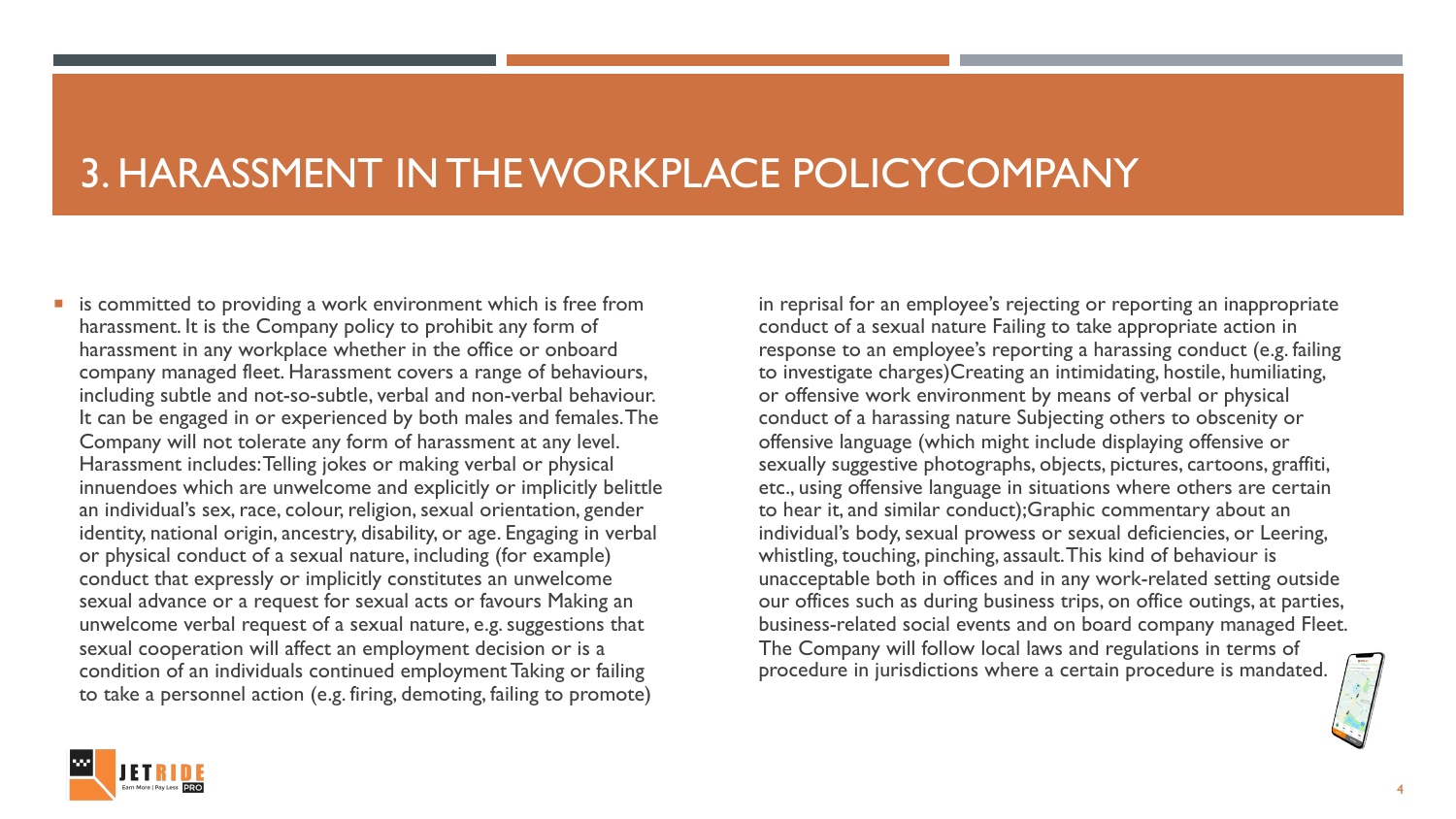#### 4. DRUG AND ALCOHOL

- The Company is committed to maintain a safe and healthy working environment, free from the unauthorised use of drugs and alcohol, for all employees. The Company recognizes that alcohol, drug, or other substance abuse by employees may impair their ability to perform properly and will have serious adverse effects on the safety, efficiency and productivity of other employees and the Company as a whole. The misuse of legitimate drugs, or the use, possession, distribution or sale of illicit or un-prescribed drugs on company business or Company ships, is strictly prohibited and is grounds for termination. Being unfit for work because of use of alcohol or drugs is strictly prohibited and is grounds for termination of employment. The Company may conduct unannounced searches for alcohol and/or drugs on Company Fleet. Unannounced periodic or random testing will be conducted when an employee meets any one of the following conditions: either the Individual has had a substance abuse problem or is working in a designated position identified by the Company or in a position where testing is required by law
- A confirmed positive test result or refusal to submit to an alcohol or drug test is grounds for disciplinary action, including termination. Reasons for such testing may include: for cause post-incident preemployment reasonable suspicion follow-up random types of testing Riders management as fleet complement are subject to the provisions of the Company's Drug & Alcohol Policy and Procedures. Visitors, contractors and vendor's personnel will be subject to the same standards for search and inspection as the fleet complement in regard to alcohol, drugs and controlled or illegal substances while on Company Fleet. Failure to comply with this Policy in this regard may result in removal from the fleet and denial of future access.

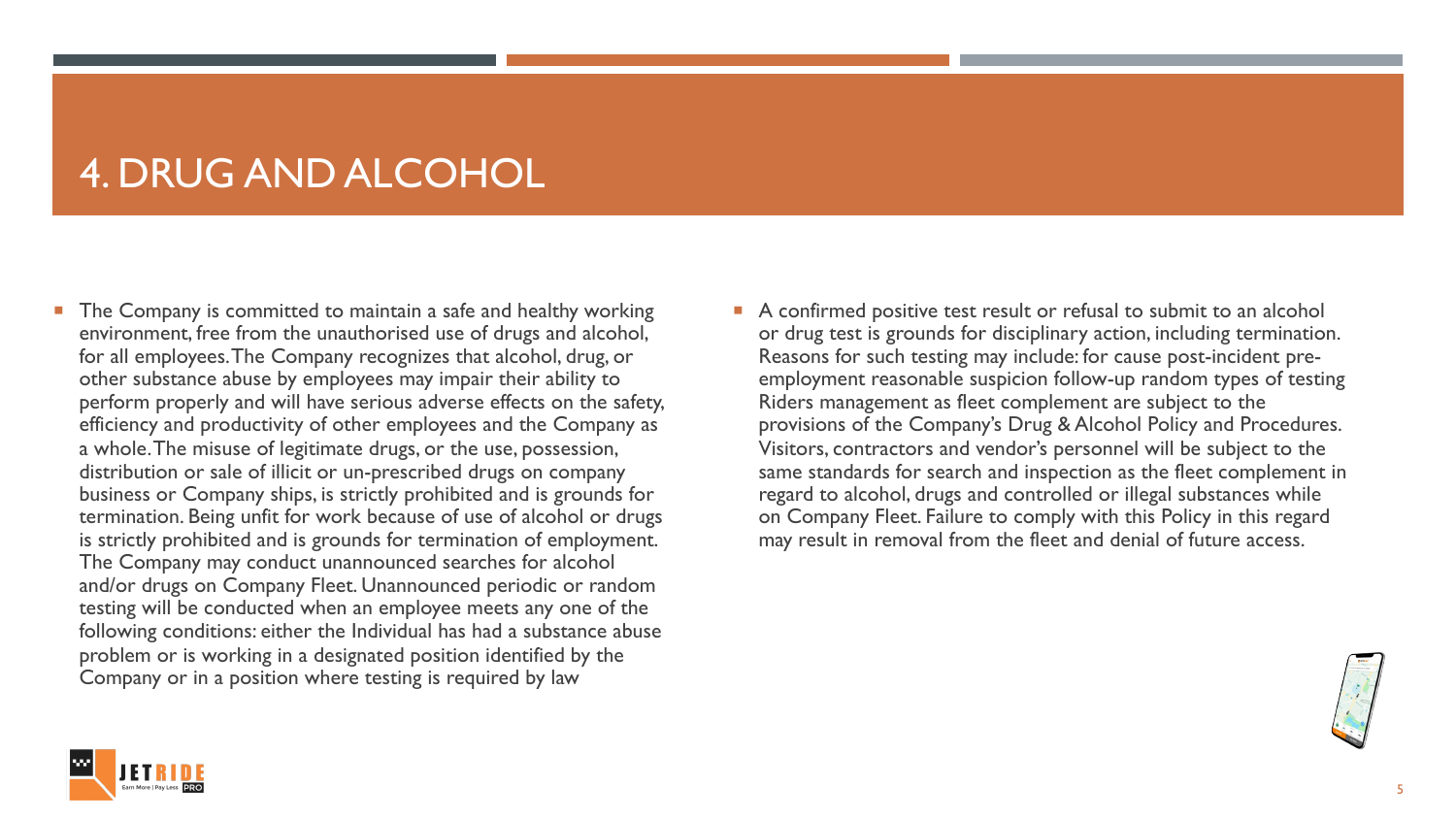## 5. ENVIRONMENTAL

 $\blacksquare$  It is the Company's Policy to work towards a cleaner fleet environment and the Company is committed to: Firmly support the International Convention for the Prevention of Pollution from cars (MARPOL) and other environmental requirements and believing that the first line of defence against pollution must be to avoid accidents occurring. Comply with applicable vehicle environmental protection requirements established under International, Flag State, MOT State and Federal road Safety State Laws including but not limited to the International Convention for the Prevention of Pollution from Fleet (MARPOL), concerning the use of Oil Spillage Controls and Prevention, Oil Content Meters and management, Incinerators and other Pollution Prevention Equipment. Company is committed to achieve Zero spill with continuous improvements through: Continuous improvement in environmental performance, including those areas in the Environmental Management System. Pollution prevention with an emphasis on source reduction, including the funding and human resources necessary to effectively

maintain and repair the systems, equipment, and components found in mechanical spaces of Fleet. Continuous reduction of environmental risks. Sharing information with external stakeholders on environmental performance. Undertake steps in energy conservation to help address the problem of depleting natural resources and its impact on the environment. Company has a Zero Tolerance approach to any non-compliance/violation of above policy and will extend full cooperation to authorities in brining offenders to books.



6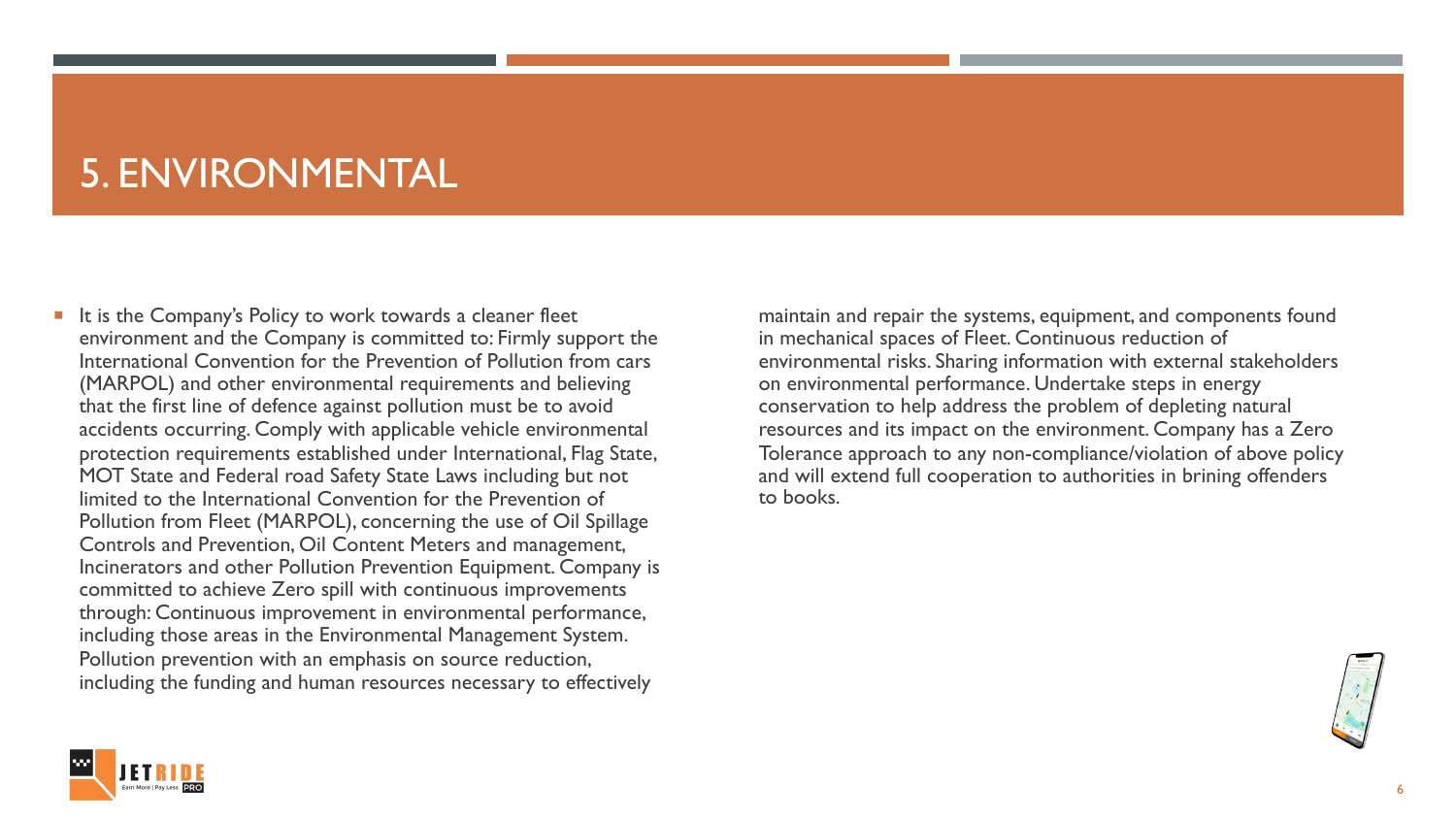#### 6. PERSONNEL

■ The Company recognises that safety, environment protection, pollution prevention and efficiency are an integral part of good fleet management which can only be a result of a combination of right skills, knowledge and experience on trips and at work space. In order to accomplish the desired objectives as well as provide and maintain the highest standards of fleet management, the company is committed to: Employ staff and Drivers having adequate qualifications, skills, knowledge and experience to serve in the rank or position they have been selected for. Employ only those E-hailing competent who are mentally and physically sound and medically fit to effectively execute the set objectives of the Company. Inculcate a sense of loyalty and dedication and to encourage a sense of belonging to become long serving employees of the Company. Provide staff at work and on fleet with information and training necessary for them to fully understand the Company's QHSE System. Ensure that compliance with the QHSE standards is a key ingredient in the identification of training needs and performance

reviews of fleet and operational personnel.

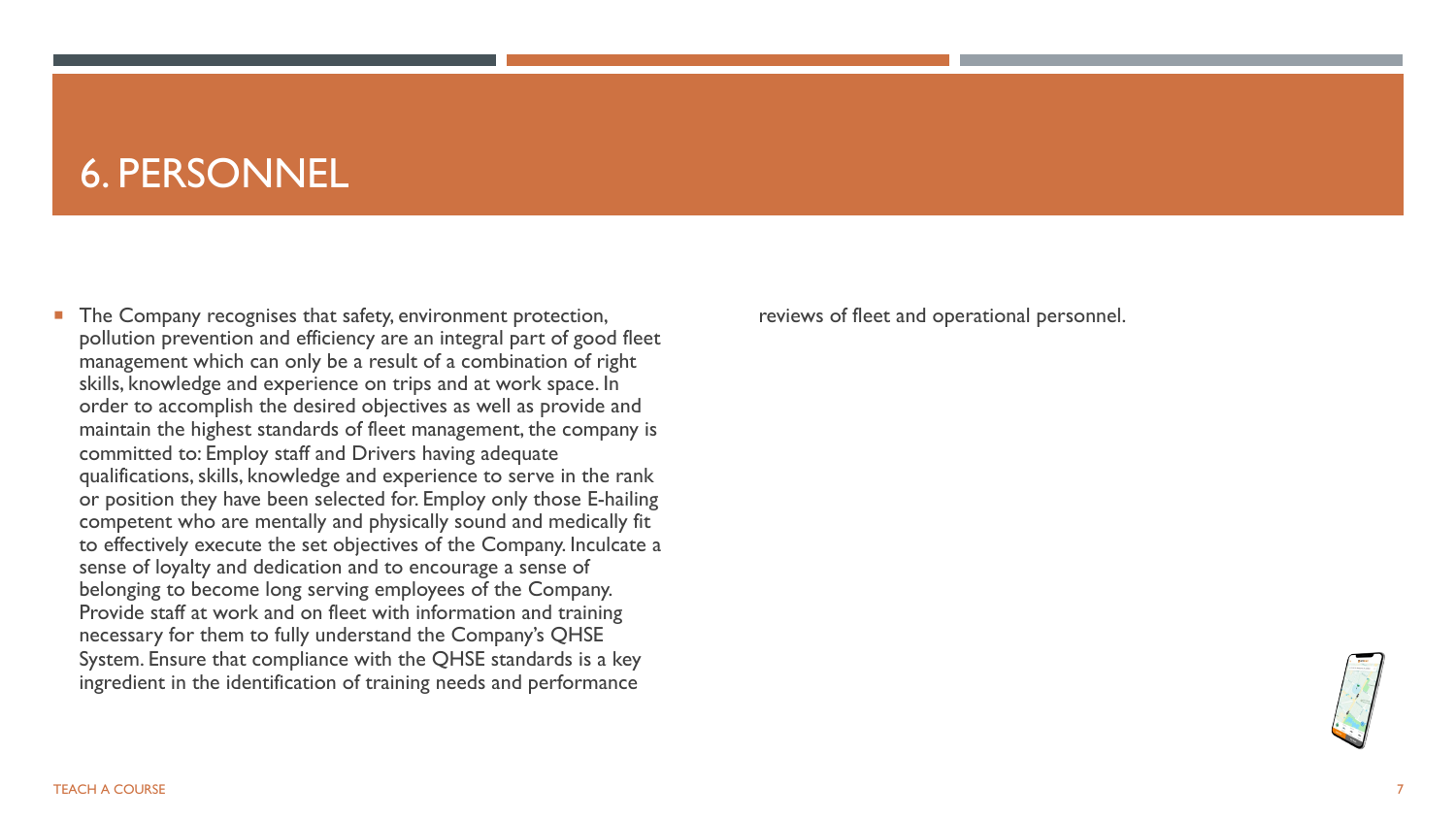## 7. SECURITY

■ It is the Company's policy to: Provide a secure working environment, by establishing and maintaining the required security measures to prevent unlawful acts against vehicle which endanger the safety and security of persons/property on trip and the environment. Ensure that the Master, Company Fleet officer and the Fleet Security Officer are given necessary support to fulfil their duties and responsibilities in accordance with MOT draft amendments and the VIO AND FRSC Code. The Master has the overriding authority and responsibility to make decisions regarding the security of the VEHICLE and to request the assistance of the Company or of any Contracting Government as may be necessary. All Company employees, Fleet operator and riders, are expected to comply with the required procedures within the Fleet Security Plan and should be familiar with the relevant security duties required of them and the measures required to protect the vehicle and COMPANY asset from any unlawful act. Complying with and maintaining vehicle security is a continuous process and as new potential threats are

uncovered, additional security procedures and measures shall be devised and implemented.

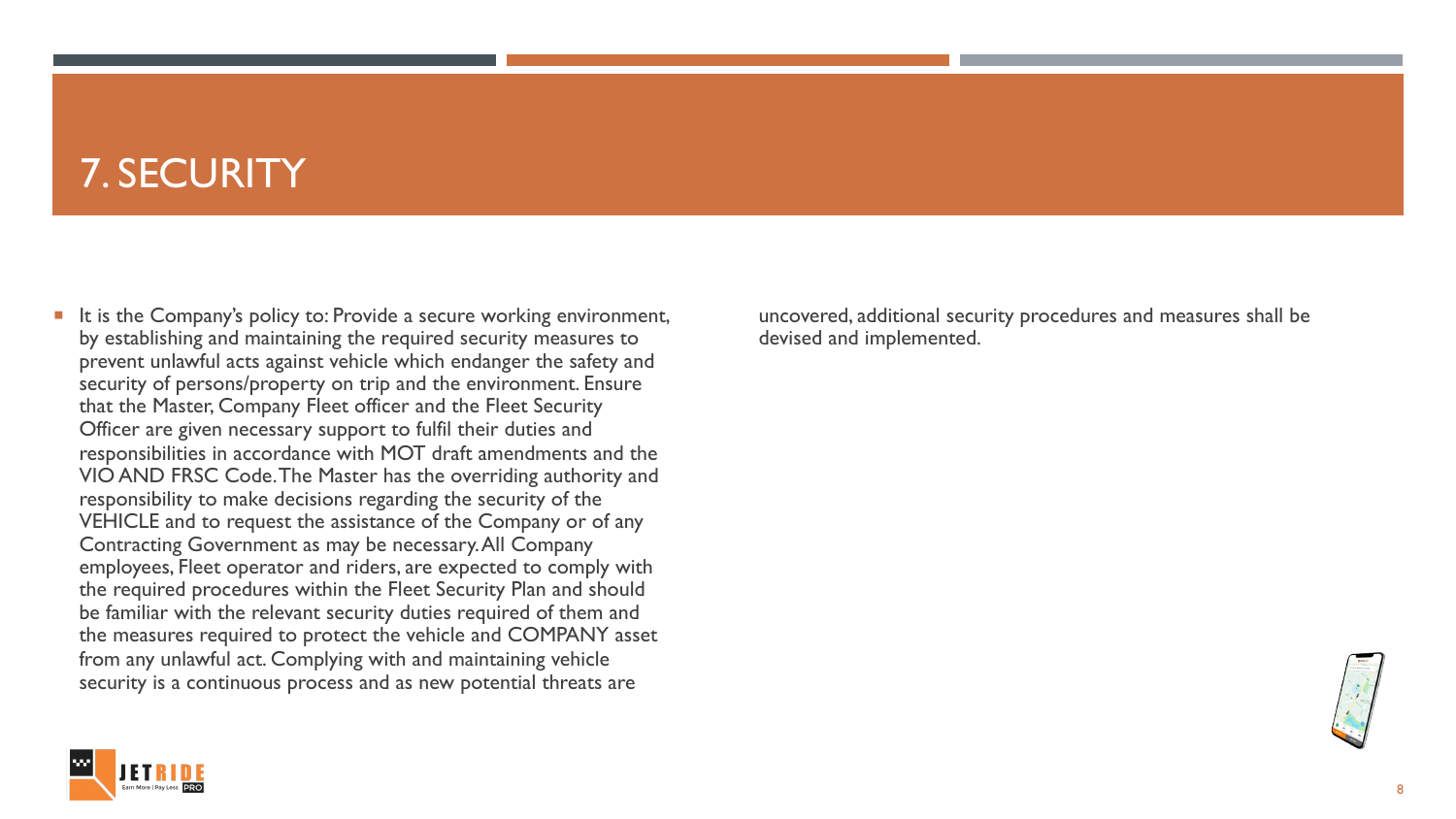# 8. SOCIAL MEDIA POLICY

■ It is the Company's policy to ensure that all fleet based and ship based personnel use the internet in a responsible manner. All are personally responsible for the content they publish on-line, whether in a blog, social computing site or any other form of user-generated media. Be mindful that what you publish will be public for a long time. They should be careful about what information and images they make available to others on the Internet about the Company and Company's managed fleet. Do not act in an inappropriate manner, intentionally or otherwise, and do not communicate any confidential information or other sensitive matters online and to third parties. Do not publish content that might allow inferences to be drawn which could damage Company's reputation or any relationship with the Company. Do not use ethnic slurs, discriminatory remarks, personal insults, obscenity, or engage in any similar conduct. Show proper consideration for others' privacy. All Company employees, fleet operators and on board Trip, are expected to comply with the required procedures within the Safety

Management System pertaining to Social Media and appropriate use of internet.